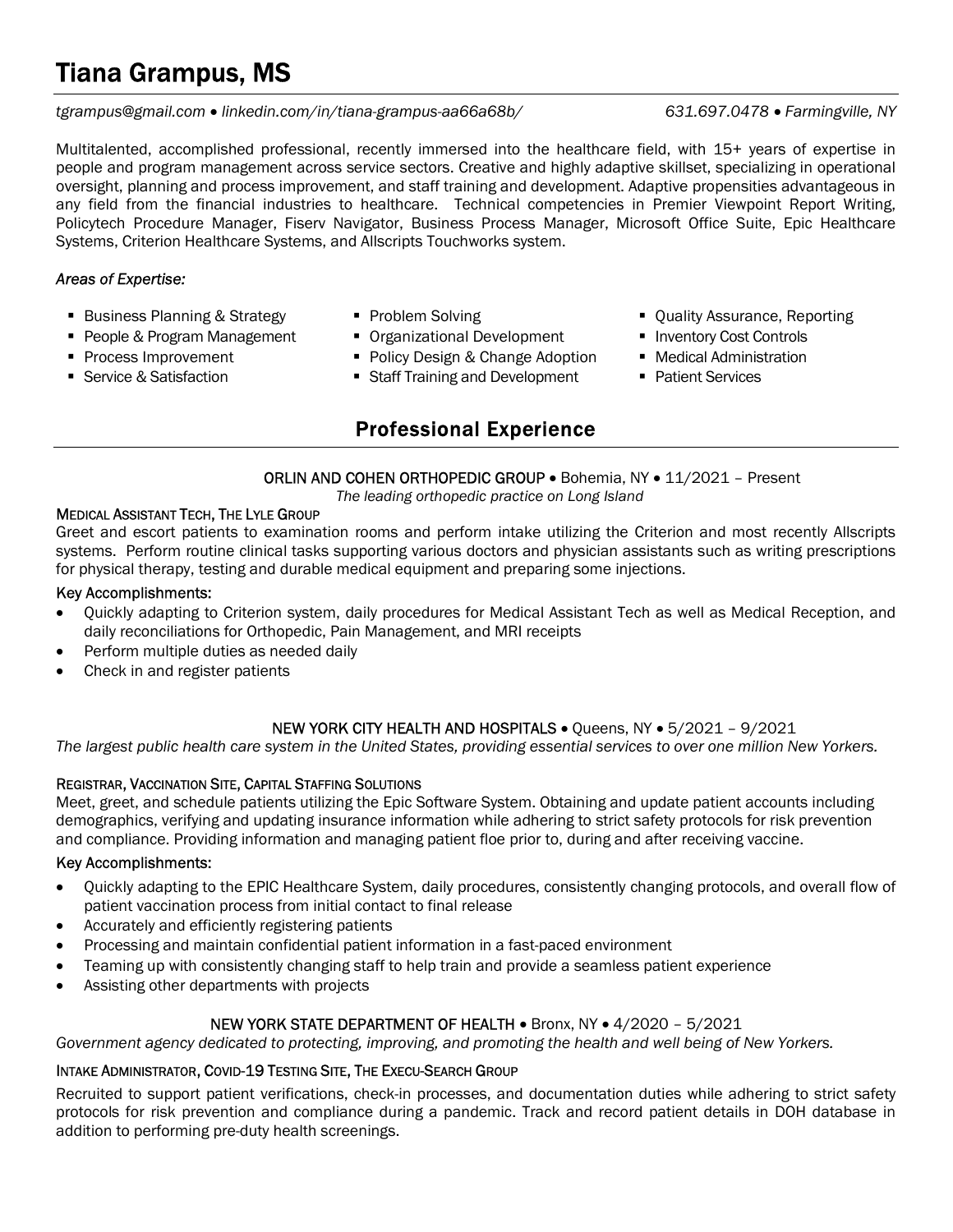#### Key Accomplishments:

- Accurately and efficiently process and maintain confidential patient information in a high-volume environment
- Recognized by management for natural leadership abilities in helping train other Intake Administrators and mentoring Co-Leads while also helping organize schedules and completing extensive data entry
- Streamline processes to reduce waste and ensure safety and security of private health information according to policy

#### BNB BANK • Various Locations • 09/1998 - 6/2019

#### Highly regarded community bank specializing in a full suite of products and services to individual and commercial clients.

#### BRANCH OPERATIONS MANAGER, ASSISTANT VICE PRESIDENT (8/2015 – 6/2019)

Executed all aspects of branch operations in a senior-level capacity dedicated to boosting business results and customer retention. Resolved problems with poise, holding full accountability for file maintenance, new account review teams, and training.

#### Key Accomplishments:

- Achieved distinction for successfully improving processes, such as overseeing a new customer screening protocol intended to assist representatives make more informed decisions for new account openings
- Completed various projects, such as comprehensive quality assurance reviews and new product and process testing
- Accelerated business expansion, helping open new branches while working collaboratively with third party vendors
- Improved people management, supervising 8 direct reports in conjunction with cross-functional teams and departments

#### MANAGER, TRAINING AND DEVELOPMENT, ASSISTANT VICE PRESIDENT (2/2011 – 8/2015)

Directed a wide range staff training and development duties to create culture of continuous improvement and ongoing professional development. Designed, coordinated, and launched specializing training programs for large groups of employees. Crafted and rolled out standard procedures on a host of banking responsibilities.

#### Key Accomplishments:

- Created and implemented the company's first Management Trainee Program to allow for succession planning and upward mobility of frontline employees
- Aided in employee success, acting as a key mentor and coach while assessing performance, completing reviews, and establishing individualized goals and growth plans for staff
- Promoted to Branch Operations Manager and AVP for exceptional leadership and performance results

#### BRANCH OPERATIONS COORDINATOR, ASSISTANT CASHIER (2/2007 – 2/2011)

Strategized growth opportunities in addition to optimizing the customer experience in a fast-paced, demanding setting. Identified more effective practices while adopting internal controls to reduce loss and elevate profitability. Researched and resolved extensive customer account issues in addition to both accounting and system issues. Completed various ad hoc projects in conjunction with company leadership.

#### Key Accomplishments:

- Championed branch success by designing and instituting policies and procedures, maintaining detailed documentation of service objectives in database
- Authored and updated 75+ procedures around different financial topics, including account opening, account maintenance, processing transactions, and performing certain tasks in addition to compliance measures
- Earned promotion to training and development manager with combined responsibility as assistant vice president

## Additional Experience

**Fitness Instructor •** MAXIMUS HEALTH & FITNESS • Riverhead, NY | 2/2019 - Present Fitness Instructor EAST END FITNESS Center Moriches, NY | 10/2019 – Present